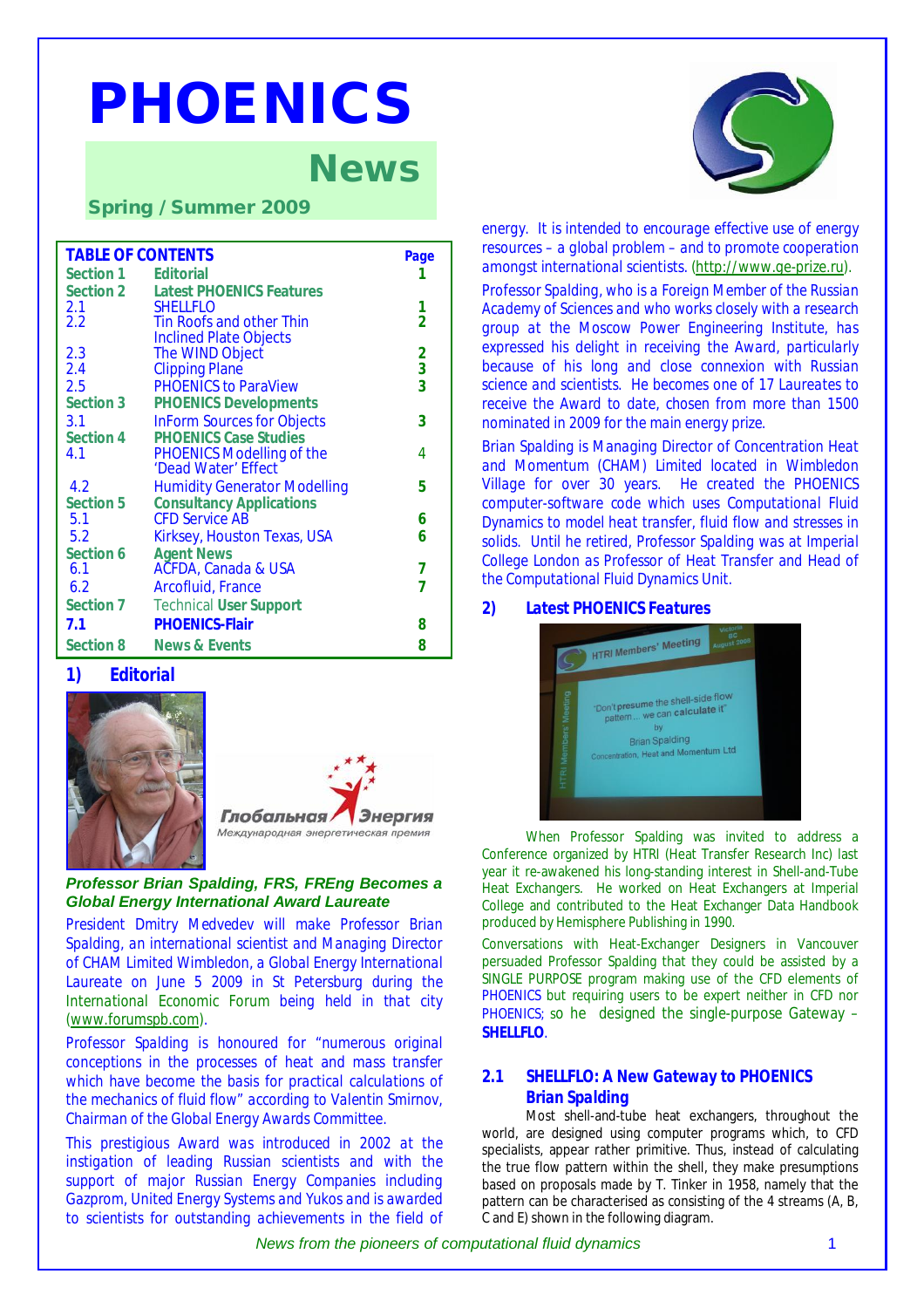

Whether or not this presumption suffices for the prediction of heat transfer rates (probably not, as CFD specialist suppose), it is certainly does not provide answers to questions asked by many designers, such as:

- At what locations are the highest cross-flow velocities to be found (where tube supports may be required to prevent vibration and mechanical failure)?
- Where are the velocities likely to be so low that deposits may settle and cause 'fouling'?
- How can the flow pattern be favourably influenced by the proper placing of impingement plates or changing the 'cut percentage' of the baffles?

#### *Answers can now be provided by a new PHOENICS Gateway - SHELLFLO,*

The user interface of SHELLFLO is shown here. Its main structure is that of PRELUDE; and it sends its output to be processed by the EARTH Solver and VR-VIEWER modules of PHOENICS.



However its users require no CFD knowledge; and minimal acquaintance with PHOENICS; for the SHELLFLO Gateway presents only the items which its users need: Inlets, outlets, tube bundles, baffles, impingement plates etc.



Results of PHOENICS calculations can be presented to inexperienced users graphically by way of macros. Aided by tutorials, new users soon find that they can extract from them the information which interests them, whether pressure distribution and velocity vectors as above or animated streamlines as below.



SHELLFLO is supplied by CHAM as a stand-alone single-purpose predictive tool, designed solely to assist heat-exchanger designers. The cost of a perpetual licence is competitive with any other similar single-purpose software.

# *2.2 Hot Tin Roofs and other Thin-Inclined Plate Objects Brian Spalding*

Until now, the only thin-plate objects which PHOENICS could introduce were those aligned with grid-co-ordinate directions; for Cartesian grids therefore, they had to be horizontal or vertical. Consequently, when it was desired to simulate an **inclined** plate, so as to represent for example a pitched roof, it was necessary to introduce an object possessing small but **finite** thickness. This entailed using a **fine grid**, so that complete cells were contained within every part of the object; and this in turn led to **longer computer** times than might otherwise have been needed.

InForm allowed PHOENICS to handle sub-grid-size objects for many years; but, in respect of shape, these have been only points or lines, *ie* zero- or one-dimensional. Recently however the **Quadrilateral-Plane** object has been added, *ie* a **two-**dimensional sub-grid-size InForm object.

Such objects are defined by way of the co-ordinates of their vertices, which may be given arbitrary positions consistent with being co-planar; and they may act as obstacles to the flow, or as sources of mass, momentum or energy.

The following diagram illustrates the use of two such objects positioned to create a pitched roof. The planes are drawn in white; and the less-regular red coloration represents PHOTON's attempt to display temperature contours for the rather-toocoarse grid chosen to emphasise that sub-grid-size objects **can**  work in coarse grids as well as fine.



In this case the velocity of air normal to the planes has been set to zero, so as totally to obstruct the flow, and the cells which are cut by them have been given the temperature of 100 degrees. However, other conditions can be set.

InForm objects, of which the shapes are described by formulae, are receiving increasing attention at CHAM, because they do not need to be stored as (sometimes large) .dat files, as do facetted (VR-) objects. Thus, the heater spiral in the following diagram was created simply by typing three lines into the Q1 file.



Current developments in the VR Editor are making these and other InForm capabilities easier for users to exploit.

*What's New in PHOENICS 2009 will appear soon on the CHAM Website and in the next Newsletter*.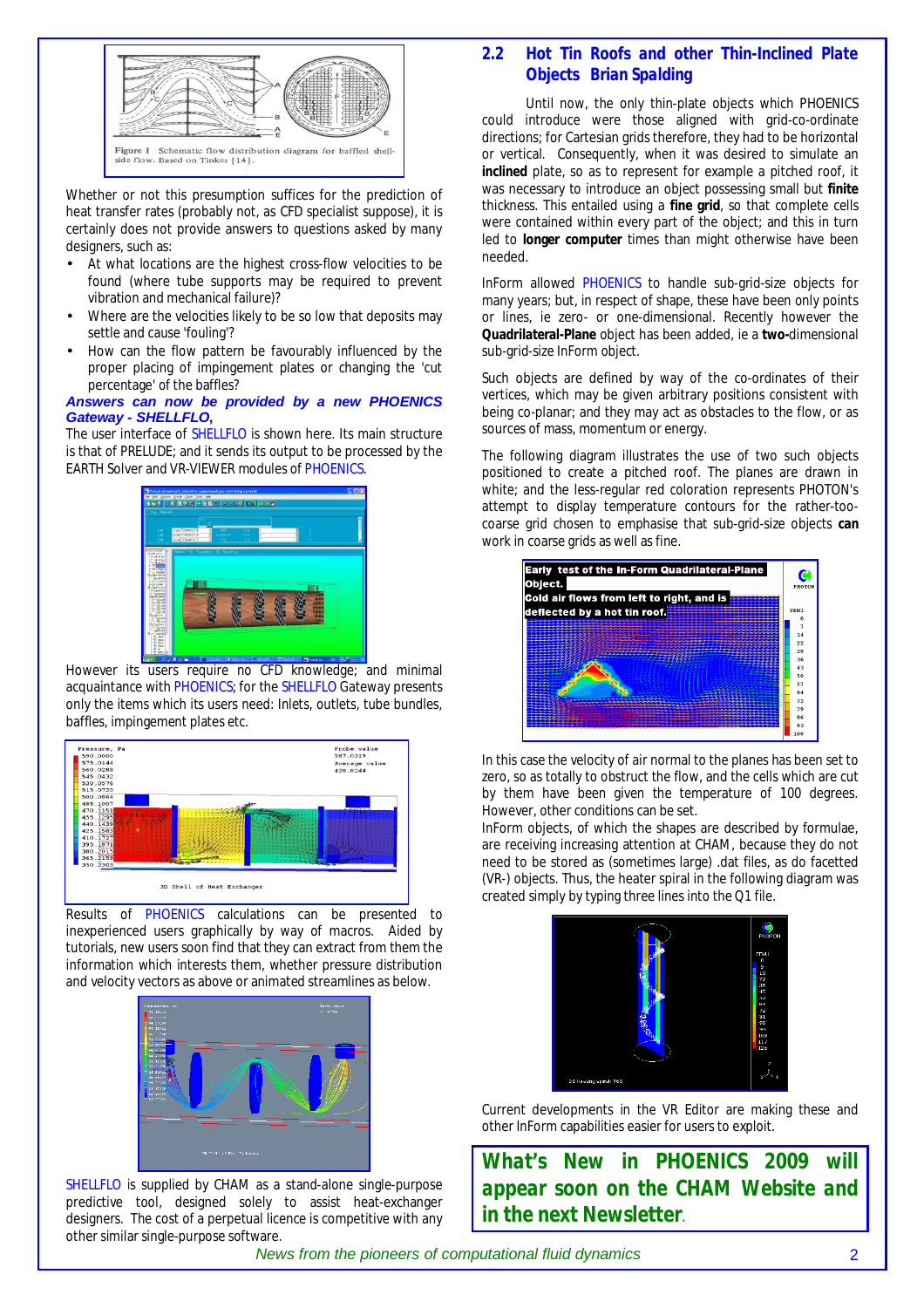# *2.3 The WIND Object John Ludwig*

When dealing with external flow around buildings, the incoming wind often has a logarithmic (or parabolic) velocity profile. For some time, PHOENICS has had the WIND\_PROFILE object which imposed exactly such an inlet profile. However, if the wind direction did not exactly line up with the domain, the user had some arithmetic to perform. A new WIND object performs automatically tasks which, previously, had to be performed manually. It decomposes the wind speed into the velocity components at the domain faces and decides which two faces are upstream inflow boundaries, and which two downstream fixed pressure boundaries. It also obviates the need to perform the calculations again to run the model for a different wind direction or if there is a substantial change in wind direction.

The attribute dialog of the WIND object is shown here. 'Wind speed' is absolute wind velocity relative to North at the reference height. The 'Angle between Y and North' allows the domain to be aligned with internal objects whilst maintaining true physical orientation. The Editor determines which faces are inflows and which outflow with no further input from users.

| <b>Whit Amthuned</b>               |              |              |        | <b>BIZ</b> |
|------------------------------------|--------------|--------------|--------|------------|
| External density is: Domain fluid  |              |              |        |            |
| External Ambient pressure 0.000000 |              |              | Pa.    |            |
| relative to                        | 1.300E+05 Pa |              |        |            |
| Coefficient                        | 1000.000     |              | Linear |            |
| Temperature Ambient 20.00000       |              | $\circ$ C    |        |            |
| Wind speed                         | 10.00000     | m/s          |        |            |
| Wind direction                     | 0.000000     | deg          |        |            |
| Reference height                   | 10.00000     | m            |        |            |
| Angle between Y and North 0.000000 |              |              | deg    |            |
| Profile Type                       | Logarithmic  |              |        |            |
| Vertical direction                 | z            |              |        |            |
| Effective roughness height         |              | $2.000E - 4$ | n      |            |
| Include open sky                   | $n_{\alpha}$ |              |        |            |
|                                    | <b>OK</b>    |              |        |            |
|                                    |              |              |        |            |

If the open sky is included, wind velocity components and turbulence quantities at the top of the domain are computed from the velocity-profile equation. Initial values for velocity and turbulence are also set. The following images show a WIND object used to set external flow conditions around a greenhouse and the new CLIPPING\_PLANE object allows the roof to be sliced off to see inside:



# *2.4 Clipping Plane for VR Editor& Viewer Steve Mortimore*

Users can now use the fully functional clipping-planeobject available in the VR Editor and Viewer which can be placed anywhere in the model domain rather than using the near plane to replicate a clipping plane in PHOENICS.

| Temperature, sC<br>29.99860<br>29.12659<br>28.25458<br>27.38257<br>26.51056<br>25.63855<br>24.76654<br>23.89453<br>23.02251<br>22.15051<br>21.27849<br>20.40648<br>19.53447<br><b>18.66246</b><br>17.79045<br>16.91844<br>16.04643 | $= 18$ $ 0 $ $ 0 $ $ 0 $ $ 0 $ $ 1 $ $ 0 $ $ 0 $ $ 0 $ $ 0 $ $ 0 $ $ 0 $ | 251                                                                                                                                                                                                                                                       |
|------------------------------------------------------------------------------------------------------------------------------------------------------------------------------------------------------------------------------------|--------------------------------------------------------------------------|-----------------------------------------------------------------------------------------------------------------------------------------------------------------------------------------------------------------------------------------------------------|
|                                                                                                                                                                                                                                    |                                                                          | General Option   Save   Piece  <br>Portverge about ext. deg<br><b>Ibyert perform</b><br>$\times$ Telesco<br>$\times$ Trowww<br><b>GET MANY</b><br>9.11698<br>$v$ Tensore<br>$56$ $\Gamma$ at and $\Gamma$<br>2.1976976<br><b>All IT</b> stand<br>2.500000 |

In the Viewer it is optional whether to apply the clipping plane to the plot slices (as well as the objects in the domain). In the image above, the clipping plane is located high up, close to the centre front of the domain. The clipping of the results slices has been turned off.

## *2.5 PHOENICS to ParaView John Ludwig*

ParaView is an open-source, multi-platform data analysis and visualization application. ParaView users can build visualizations to analyze data using qualitative and quantitative techniques quickly. Data exploration can be done interactively in 3D or programmatically using ParaView's batch processing capabilities.

ParaView was developed to analyze extremely large datasets using distributed-memory computing resources. It can be run on supercomputers to analyze datasets of terascale as well as on laptops for smaller data. Under the hood, ParaView uses the Visualization Toolkit (VTK) as the data processing and rendering engine and has a user interface written using Qt®.

PHOENICS 2009 can output files in VTK format, which can be read and visualized by ParaView. To make the Earth solver write VTK files, click 'Options', 'Additional Interfaces', and select 'Additional VTK output'.

| <b>PHOENICS - VR Editor</b> |                                                                                      |                                                                                                                                                            |
|-----------------------------|--------------------------------------------------------------------------------------|------------------------------------------------------------------------------------------------------------------------------------------------------------|
| File Settings View Run      | Options Compile Build Help                                                           |                                                                                                                                                            |
| D <b>G E E</b> B 6          | Solver Monitor Options<br><b>Bun Version</b><br>ь<br>Select Private Solver           | PA ■ □                                                                                                                                                     |
|                             | Change Working Directory<br>Phoenics Environment Setting<br><b>File Format</b>       |                                                                                                                                                            |
|                             | Change Font<br>Text File Editor<br><b>Background Colour</b><br>Clear Testhos content |                                                                                                                                                            |
|                             | Addional Interfaces                                                                  | Additional Tecplot Output<br>Additional FieldView Output<br>Additional VTK Output<br>Additional STL single-file Dutput<br>Additional individual STL Dutput |

To visualise the geometry in ParaView, also select 'Additional individual STL output'. This will make the Editor write out an STL file for each object which can be picked up by ParaView. The following images show Library Case V146 visualised in ParaView:



*All PHOENICS Users are invited to email articles for inclusion on the CHAM website and in the next Newsletter to [cik@cham.co.uk.](mailto:cik@cham.co.uk) Thank you.* 

*News from the pioneers of computational fluid dynamics* 3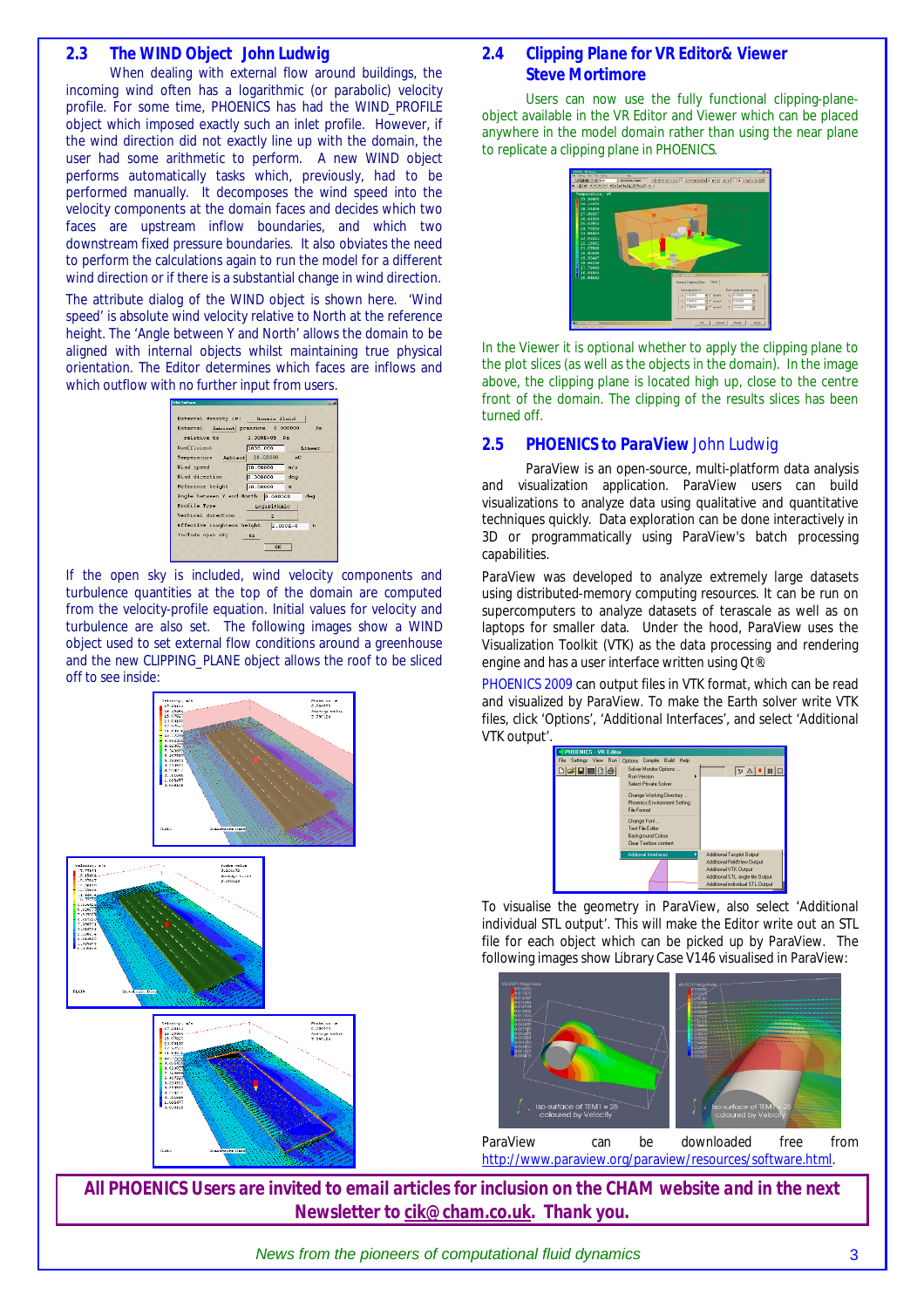#### *3) PHOENICS Development*

# *3.1 InForm Sources for Objects John Ludwig*

InForm enables PHOENICS users greatly to extend its capabilities without introducing new FORTRAN coding. Users can express requirements via formulae read by the Input Module (Satellite) and transmitted to the Solver (EARTH) for interpretation and performance of implied computations. Many object types have a button labelled '**InForm Commands**' on their attributes page leading to a dialog from which a selection of InForm commands can be attached to the current object. The usual InForm command format is: (**KEYWORD** of **VARIABLE** at **LOCATION** is **FORMULA** with **CONDITION**)

- KEYWORD defines what the InForm command sets.
- VARIABLE defines which SOLVEd or STOREd variable it is to apply to.
- **LOCATION defines where.**
- FORMULA defines what.
- CONDITION sets the conditions under which it will happen.

The new dialog allows the keyword and variable to be chosen from lists, formula and condition are input through an editing window and location is always the current object. Sources added this way replace the 'normal' source produced by the object. For example, to replace the 'plug' velocity profile at an INLET object with a linear profile, double-click the inlet object, click Attributes, then InForm Sources. The following dialog appears:

| <b>In-Form Sources for INLET</b> |        | 2x |
|----------------------------------|--------|----|
| Add InForm                       |        |    |
|                                  | Cancel | OK |

Click 'Add InForm', and a new line of InForm appears.

| In-Form Sources for INLET |              | 2x          |
|---------------------------|--------------|-------------|
| Keyword<br>Var            | Formula      | Condition   |
| is<br>of<br>$\mathbf{1}$  |              | with<br>Del |
| Add InForm                |              |             |
|                           | Cancel<br>OK |             |

The desired velocity formula is: W1 = 14\*(XG/XULAST + YG/YVLAST). In this formula, XG is the distance of the cell centre in X, XULAST is the domain size in X, YG is the distance of the cell centre in Y, and YVLAST is the domain size in Y. The result is to make the inlet velocity linear in both X and Y. Click the empty button under 'Keyword' to see a list of options:

| <b>STORED</b><br>INITIAL |  |
|--------------------------|--|
| MAKE<br>STORE1           |  |
| PRINT                    |  |
|                          |  |
|                          |  |

From the list select 'SOURCE'. Click the empty box under 'Var', a list of currently SOLVEd and STOREd variables appears, select W1 from the list and click OK. To introduce the formula for W1 click the empty box under 'Formula'. An editing window appears:



Place the cursor at the top-left of the input window and type:

#### 14\*(XG/XULAST + YG/YVLAST)

then click 'File' and 'Save & Exit'. The new formula appears on the button.

When the inlet velocity is replaced, the mass source should also be replaced otherwise there may be inconsistencies in the pressure field. Mass sources are introduced as sources of the pressure variable, P1.

Click 'Add Inform' again to create a second line of InForm. On the second line, select 'Source' for Keyword and P1 for 'Var'iable. The formula for mass flow is density times velocity. Click Formula for P1 and type in the editing window:

| DEN1*14*(XG/XULAST + YG/YVLAST) | DEN <sub>1</sub> is the |
|---------------------------------|-------------------------|
| name of the density store.      |                         |

The default source for an object is a total source for the whole object. Mass flow has been specified as density\*velocity, which is in kg/ $m^2/s$ . To tell InForm that the source is 'per unit area', not total, click the empty box under 'Condition' for P1. In the editing window enter AREA then click 'File', 'Save & Exit'.

The default source form for Inform is a fixed flux. which is fine for mass source which has been specified as a mass flux in  $kg/m^2/s$ . However, for the W1 velocity only velocity was specified, not momentum flux. To instruct InForm to multiply the velocity (W1) source by the mass (P1) source click 'Condition' for W1 and, in the editing window, enter ONLYMS, 'File', 'Save & Exit'. The InForm Sources dialog should look like this:

|                | In-Forn Sources for UPSTR |                     |                               |      |           | им              |
|----------------|---------------------------|---------------------|-------------------------------|------|-----------|-----------------|
|                | Keyword                   | Var                 | Formula                       |      | Condition |                 |
|                | of<br>SOURCE              | P1<br>$\vert$ is    | den1*14*(xg/xulast+yg/yvlast) | with | area      | De <sub>1</sub> |
| $\overline{2}$ | of<br>SOURCE              | W1<br>$\frac{1}{2}$ | 14*(xg/xulast+ yg/yvlast)     | with | onlyms    | De <sub>1</sub> |
|                | Add InForm                |                     |                               |      |           |                 |
|                |                           |                     | Cancel<br>OK                  |      |           |                 |

The new settings appear in the object section of the Q1 as:

- > OBJ, TYPE, INLET
- > OBJ, INFSRC\_P1, den1\*14\*(xg/xulast
	- +yg/yvlast) with area
- > OBJ,INFSRC\_W1,14\* (xg/xulast+yg/yvlast) with onlyms

This is entirely equivalent to the settings

#### save13begin

(source of p1 at object is den1\*14\*(xg/xulast +yg/yvlast) with area)

(source of w1 at object is 14\*(xg/xulast+yg/yvlast) with onlyms) save13end

There are advantages to this object-related method. Primarily, if the object is copied, the Inform statements will also be copied. If the object is renamed, the sources will still apply to the current object under its new name. The older method would require the InForm commands to be edited to match the new name, or copied for the new objects.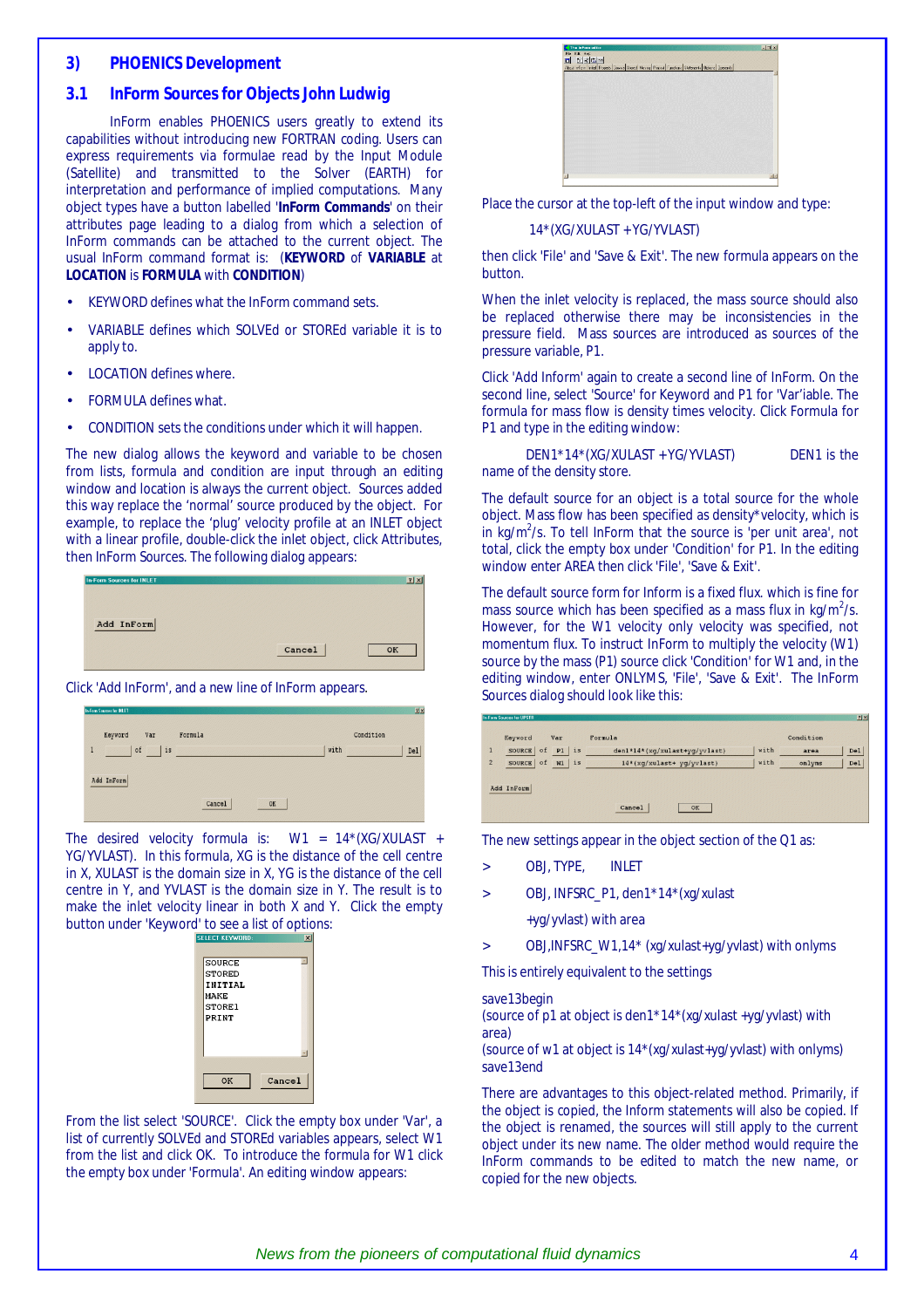# *4) PHOENICS Case Studies*

# *4.1 PHOENICS modelling of the 'Dead Water' Effect**Dr R P Hornby*

During his epic voyage (1893-1896) to reach the North Pole in a specially designed boat (FRAM) with a hull strong enough to withstand pack ice pressure, the Norwegian explorer Fridtjof Nansen noted some peculiar behaviour of his vessel:

'*moving at 5 knots, when the speed suddenly dropped to 1 knot and stayed that way'; 'we swept the whole sea along with us'; 'the moment the engine stopped, it seemed as if the ship was sucked back'*.



Figure 1. Ship generating internal waves on the interface between deep dense water and less dense surface water.

These effects were later shown to be due to internal wave generation (see figure 1). This is particularly pronounced in highly stratified water (Norwegian fjords, for example) when the boat speed is similar to the phase velocity of excited internal waves. When the lower, dense, water depth is much greater than the upper depth of lower density surface water, the internal wave phase velocity (in m/s) is about half the square root of the upper layer depth. So, in deep water, with an upper layer depth of 9m, the internal wave phase speed is about 1.5m/s. Mariners caught in this 'dead water' observed that the water surrounding the ship had a glassy look bounded by a turbid edge (see figure 2) and this was sometimes accompanied by a prolonged hissing sound.



Figure 2. Sketch of the observed 'dead water' sea surface around a sailing boat: a turbid edge followed by a relatively smooth surface.

Professor Leo Maas of the Royal Netherlands Institute for Sea Research has recently hypothesised (New Scientist, December 2008) that the dead water effect could be responsible for some drowning incidents. In effect, swimmers swimming in stratified waters (deep lakes in summer, fjords, river outflows into the sea) could find a significant percentage of their propulsive power used to generate internal waves rather than forward motion – resulting in fatigue and drowning.

In order more clearly to understand the dead water effect, a series of experiments have been conducted at the Royal Netherlands Institute for Sea Research, starting with model boat experiments and culminating with experiments comparing swimming times in homogenous and stratified water. PHOENICS is being used to model these flows and compare with experimental results. Initially a 3-D transient model has been developed which couples the boat motion (determined by the boat propulsive thrust and the fluid drag) to the fluid flow. Figure 3 shows a comparison between the PHOENICS predictions and the experiment (which lasted about 20s) for a 'rectangular' boat shape.



Figure 3. Comparison of experiment (top) at 13.33s and the PHOENICS simulation at 13s for a rectangular boat shape. In the experiment the upper less dense layer is dyed red and overlays denser fluid (no dye). In the PHOENICS simulation the less dense fluid is coloured blue and the dense

fluid coloured red. The boat is travelling from left to right.

The PHOENICS result is very encouraging, illustrating the essential interfacial wave characteristics well.



Figure 4. Predicted surface velocity vectors (colour coded) showing the presence of bow and stern, near transverse, attached, internal waves.

A full scale simulation has also been carried for a 56m length, 5m beam, 3.8m draft vessel with a displacement of 1000 tons moving at 0.9m/s in open water with an upper layer depth of 4m. For this case a wave absorbing region has been incorporated on the extremities of the lateral boundary to avoid non-physical wave reflections. The results for the surface velocity vectors are shown in figure 4. The principal features are attached, near transverse, bow and stern internal waves.



Figure 5. Close up view of near field surface flow vectors (colour coded) showing circulations of opposite sign in the bow and stern internal waves.

Figure 5 shows a close up of the near field surface velocity vectors showing that the waves at bow and stern have opposite circulation. This means that the region between these waves is a region of flow divergence which will tend to suppress surface waves. This is a possible explanation for the observed 'glassy' surface. Also the flow convergence at the head of the bow internal wave will promote surface waves which in certain circumstances may break causing a 'hissing' sound.

Future work will firstly concentrate on the effect of background internal waves on the boat motion. Ultimately, the flow created by a swimmer will be modelled using some of the more advanced PHOENICS features and results compared with the experiments at the Royal Netherlands Institute for Sea Research.

**Dr R P Hornby e-mail: [bob@hornby007.wanadoo.co.uk](mailto:bob@hornby007.wanadoo.co.uk)**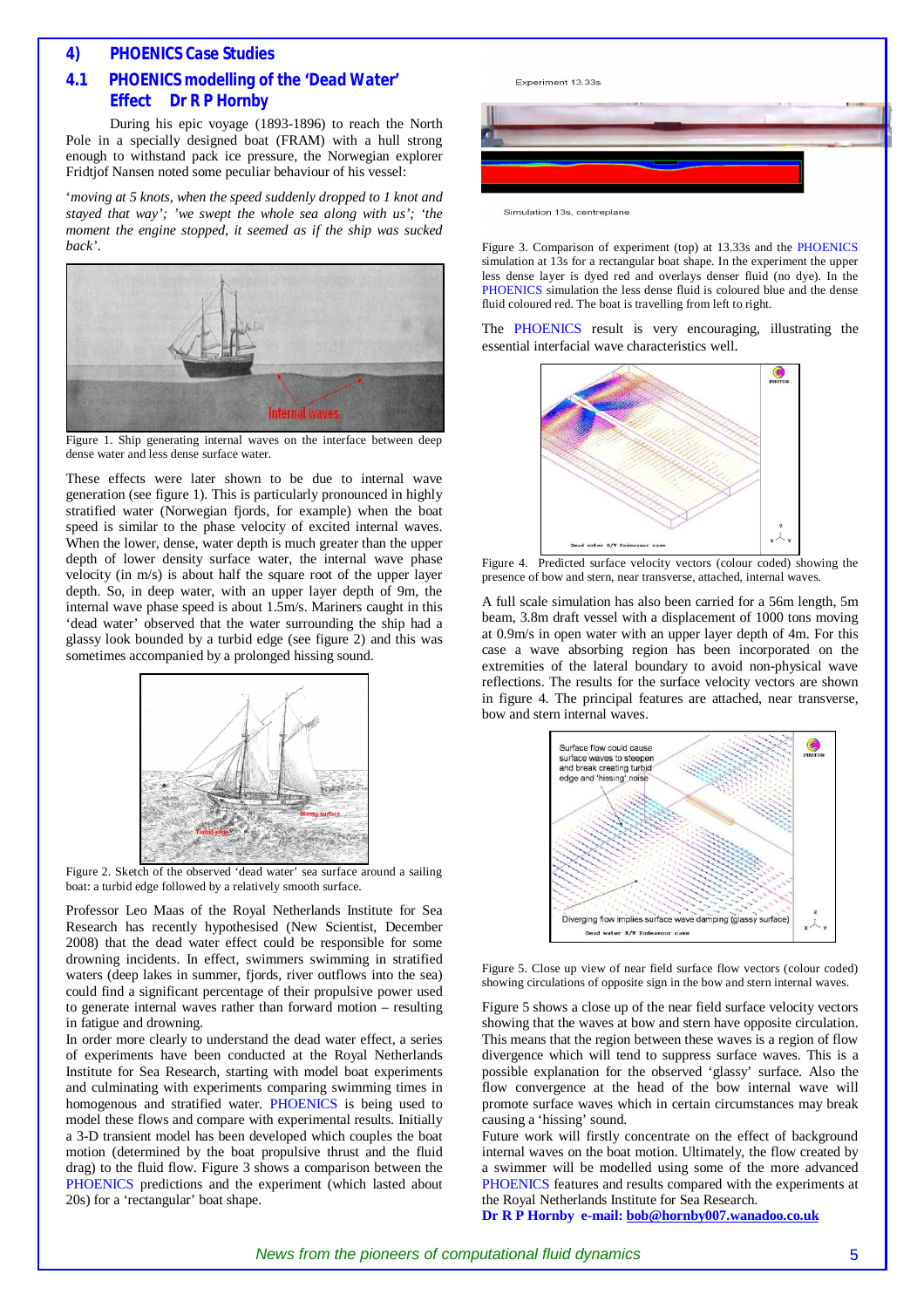different options were modelled so the optimum one could be taken forward and implemented.

*5.2 Kirksey, Houston, USA, Natatorium Ventilation* 



#### *Dr Eric Georgin (CETIAT–Villeurbanne–France) & Dr Jalil Ouazzani (Arcofluid–Pessac– France)*

The LNE-CETIAT is the French expert in humidity. In order to calibrate instruments in all conditions, its laboratory is equipped with a humidity generator which produces moist air at the desired dew or frost point. Thermodynamically, the dew point is the temperature to which moist air must be cooled, at constant pressure, to condense water vapour into liquid water, ie dew. The frost point corresponds to almost the same definition except that ithe temperature is below zero and the condensed water is solid. Thus, dew or frost points correspond to an equilibrium state, at constant pressure and constant temperature, between the partial pressure of a moist air and liquid water or solid water, ie ice.

To improve its global knowledge about the humidity generator, the LNE-CETIAT, started a study about evaporation and condensation phenomena in its humidity generator. For this purpose we used the PHOENICS software on-line version. Thanks to this opportunity we constructed a preliminary model concerning the basic situation of pool boiling where a sheet of water is in contact with air in a cylindrical closed vessel. The transient state of mass and heat transfer was mainly studied.

Thanks to the "InForm" module, which allows users to add builtin equations, we implemented a large set of temperature-and pressure-dependent variables such as: air viscosity, air thermal conductivity, air heat capacity, saturation pressure, Fickian coefficient, etc. This on-line evaluation with the help of ArcoFluid, the CHAM representative in France, was really helpful in order to get an overview of PHOENICS capabilities even if we can not use the in-depth possibilities such as "ground".

In conclusion, we have decided to continue the modelling of our evaporation/condensation with the PHOENICS software.

Contact details: Dr Eric Georgin, Centre Technique des Industries Aérauliques et Thermiques Chargé d'Etudes Division Métrologie, [eric.georgin@cetiat.fr,](mailto:eric.georgin@cetiat.fr) tel: +33(0)4 72 44 49 89, fax:+33(0)4 72 44 49 46, tel. assist: +33(0)4 72 44 49 43

# *5) Consultancy Project Highlights Paul Emmerson*

*5.1 CFD Service AB* 



*Figure 1 Vectors and velocity iso-surface of jet fan installation in a tunnel*  CHAM recently completed several projects with this company involving fire and ventilation analyses. A number featured modelling smoke movement from fires in underground tunnels and stations. The use of jet fans to control and limit the spread of smoke to aid evacuation of the tunnels is an important aspect of the analyses. CFD was used to optimise the positions of the jet fans. How the jet fans are installed is important, and can reduce their effective thrust output. Different scenarios were modelled to predict the jet velocity flow patterns in a standard-sized tunnel and hence ascertain "installation factors", which will be useful when considering different design configurations.

Other projects simulated flow of air in and around buildings and sports stadia. One interesting example analysed airflow within a circular hall, and required a redesign of the existing ventilation system to improve the thermal comfort levels. A number of



*Figure 2 Iso-surface of water vapour over swimming pool* 

Two steady-state simulations of a natatorium were carried out for Kirksey, an architecture firm based in Houston, to analyze flow, temperature and humidity for best and worst case wind scenarios with a combination of natural and forced ventilation. Thermal comfort parameters (Predicted Mean Vote and Predicted Percent Dissatisfied) and indoor air quality parameters - mean age of air were also analyzed.

The main area of interest was in the natatorium, but wind distribution external to the building was important to capture natural ventilation through doors and roof vents. A 3D-Studio engineering CAD file was imported into PHOENICS/FLAIR via AC3D, and the major features of the natatorium were included in the model. Each building component (eg walls, roof, beams etc) was separated into different geometry files to enable their material properties to be prescribed.

A number of open doors allowed natural ventilation into the building, together with gravity ventilation hoods on the roof modelled using a static pressure drop based on manufacturer's specifications. A system of exhaust vents was connected to a duct below the roof apex, driven by two fans provided mechanical ventilation. One of the scenarios included additional exhaust and inlet ventilation fans on the two main walls.

The calculation domain was extended far enough away from the natatorium building that pressure disturbances were not too close to fixed pressure boundaries. The "WIND" object was used automatically to set up wind profiles at upstream boundaries (specifying a wind speed/direction at a reference height and the power law to vary speed with height) and fixed pressure conditions at the sky and downstream boundaries.

Thermal material properties for walls and roof were specified, together with typical heat transfer coefficients. Incident solar radiation levels were prescribed on roof and walls taking into account reflection, absorption and radiation losses.

Water evaporation from the swimming pool was calculated from a standard ASHRAE correlation based on experimental data. The correlation considered local air velocity over the water surface, saturation vapour pressures at the water temperature and air dew point, and the latent heat of water at the pool temperature. The calculated mass of water evaporated from the pool was solved as the CFD calculation progressed, and was dependent on the predicted air conditions local to the pool. The mass of water was added as a source term to the cells next to the pool surface.

The calculation mesh had a total of 7 million grid points, with the majority in the region containing the natatorium. This provided sufficient refinement to resolve the geometry adequately and capture flow detail within the natatorium. The modified K-ε model of Chen and Kim was used to represent turbulence.

Both simulations were used successfully to assess whether natural and/or mechanical ventilation were feasible for best- and worst-case wind scenarios. Predicted temperatures, humidity levels and thermal comfort parameters were checked against target levels. The detailed predicted-air-flow patterns were analysed and used to redesign the position of exhaust and intake ducts to provide better comfort conditions.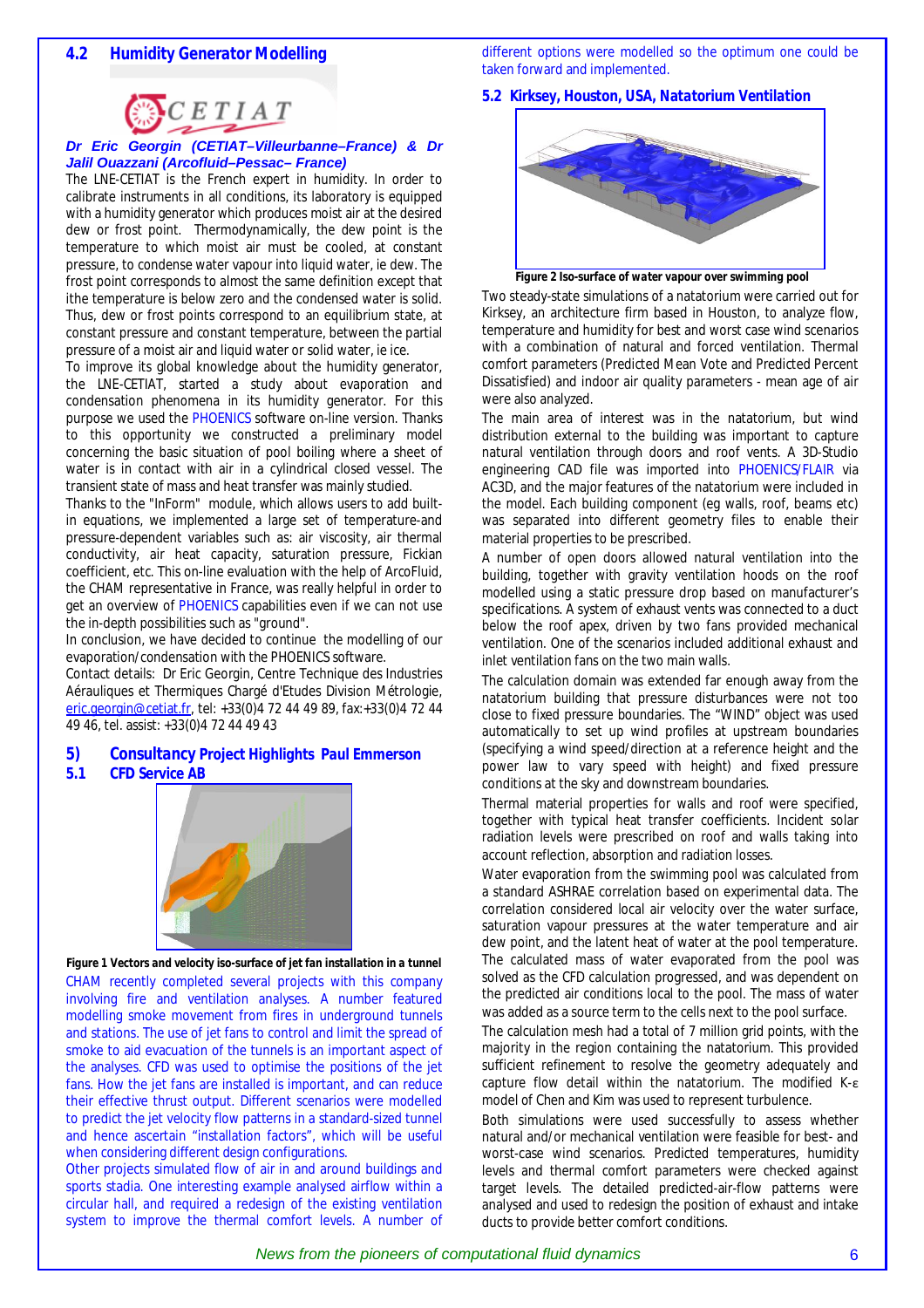#### *6) Agent News*

#### *6.1 ACFDA Report Vladimir Agranat Gas Release& Dispersion CFD Module for Predicting Transient Flammable& Polluting Gas Clouds*

In many industries, there are serious safety concerns related to the use of flammable gases in indoor and outdoor environments. It is important to develop reliable methods of analyses of flammable gas release and dispersion (GRAD) in reallife complex geometry cases. Computational fluid dynamics (CFD) is considered as one of the promising cost-effective approaches in such analyses**.** Over the last 6 years, the authors have been collaborating in CFD modelling of GRAD processes. As a result, the advanced robust CFD models have been developed, tested, validated and applied to the modelling of various industrial reallife indoor and outdoor flammable gas (hydrogen, methane, etc.) release scenarios with complex geometries. The user-friendly GRAD CFD modelling tool has been designed as a customized module based on PHOENICS.



 Figure 1. Geometry and sensors for subsonic helium release in a garage

Advanced CFD models include the following: the dynamic boundary conditions, describing the transient gas release from a pressurized vessel, the calibrated outlet boundary conditions, the real gas law properties applied at high-pressure releases, the special output features and the local adaptive grid refinement (LAGR) tools. The predictions of transient 3D distributions of flammable gas concentrations have been validated using the comparisons with available experimental data. The validation matrix contains the enclosed and non-enclosed geometries, the subsonic and sonic release flow rates and the releases of various gases, e.g. hydrogen, helium, methane, etc. GRAD CFD module is recommended for safety and environmental protection analyses. It has been extensively applied to the hydrogen safety assessments including the analyses of hydrogen releases from pressure relief devices and the determination of clearance distances for venting of hydrogen storages. In particular, the dynamic behaviours of flammable gas clouds (with the gas concentrations between the lower flammability level (LFL) and the upper flammability level (UFL)) are accurately predicted with this module, which could be considered as a cost effective and reliable modelling tool for environmental assessments and design optimizations of combustion devices. The review paper<sup>1</sup> details the module features and provides currently available testing, validation and application cases relevant to the predictions of flammable gas dispersion scenarios.

A summary of this paper can be obtained from the authors.

Vladimir Agranat, Applied Computational Fluid Dynamics Analysis, Canada, *e-mail:* [acfda@sympatico.ca](mailto:acfda@sympatico.ca)

Andrei V. Tchouvelev, Zhong Cheng, AV Tchouvelev & Assoc Inc.Canada, *e-mail:* [atchouvelev@tchouvelev.org](mailto:atchouvelev@tchouvelev.org) Sergei v. Zhubrin, Flowsolve Limited. UK

#### *6.2 Arcofluid report Jalil Ouzani*

a) Dr M. Antoni of University Paul Cezanne (Marseille, France) has been involved in the last year in modelling the movement of a liquid droplet in another liquid using the SEM method. He has improved the method by including through ground coding surface tension following Brackbill's work. He has been successful in reducing the diffusion around the droplet. His work is oriented towards emulsion.

b) Dr. R. Adoua of University of Bordeaux (Wine Laboratory) has been conducting experiments and numerical modelling concerning the aging of wine in cylindrical vessels. He used the two phase models of PHOENICS (IPSA and Algebraic slip) successfully to reproduce accurately the experimental results.

c) Dr. Carrau of Fasis has been involved in the use of PHOENICS to study accidental risk, mainly the leak of propane in the atmosphere. He has been able to model the evaporative jet under strenuous conditions using the IPSA model.

d) Dr. E Georgin of Cetiat (Lyon, France) has successfully applied INFORM to account for evaporation of water through complex thermodynamics laws. (See his report).

e) Prof Emilia Crespo of UNED (Madrid, Spain) is using PHOENICS to study non-linear bifurcations occurring in cylindrical containers with low and high plates rotating. She studies particularly the departure from the axi-symmetric regime to a fully non axi-symmetric regime depending on non dimensional numbers based on cylinder dimensions, speed of rotation and amplitude of gravity.

f) Professor G. Sharan of Indian institute of Management in Ahmadabad has been using PHOENICS to optimise dew condensers; he is using the condensers passively to collect dew in the Gujarat region of India. Prof Sharan is very active in this field and has received many distinctions as well as a prize from UN related to his work. The principle for optimisation is to calculate the cooling down through radiation of special materials exposed to a clear sky. By using the PHOENICS code he is able to optimise the inclination and size of the condensers.



#### *7) Technical Support*

#### *7.1 PHOENICS-FLAIR Mike Main*

PHOENICS-FLAIR is used extensively for fire-engineering simulations with the support of CHAM's Technical Support engineers since the release of PHOENICS-FLAIR 2008.

The simplest treatment of a fire is to specify the heat release rate at the fire source over a pre-defined location and volume. PHOENICS 2008 introduced new menu panels for this purpose in terms of the FIRE object and "smoke-mass-fraction" settings. FLAIR utilises these new panels for newly-constructed cases, but the old menu panels can always be reinstated by setting the stoichometric coefficient to 0.0 under "Menu">"Models">"Smoke mass fraction settings"; and then from the main taskbar of the VR Editor (VRE), clicking on "File">"Save working files". The user must then enter fire, smoke and visibility data in the old menu panels to revert to the input system used in PHOENICS 2006 & PHOENICS 2007. If users read an old Q1 file into PHOENICS 2008 the VRE will retain the old menu panels for the fire object and smoke settings.

The first action for defining the fire and smoke model is to click "Menu">"Models" from the VRE, and activate solution of the conservation equation for the mass fraction of smoke as products of combustion (SMOK). Then click "smoke-mass-fraction" settings to bring up a new menu panel to specify heat of combustion  $H_{\text{fuv}}$ particulate smoke yield  $Y_s$ , stoichometric ratio  $R_{ox}$ , and specific extinction coefficient  $K_m$ . Next, the user defines location and size of the FIRE object, followed by specification of heat release rate, usually by means of the "Heat source table" provided by the heatsource option "piece-wise linear in time." It remains to specify the mass source of smoke products as "Heat related" and the scalar source for SMOK as "mass related." In the absence of using a